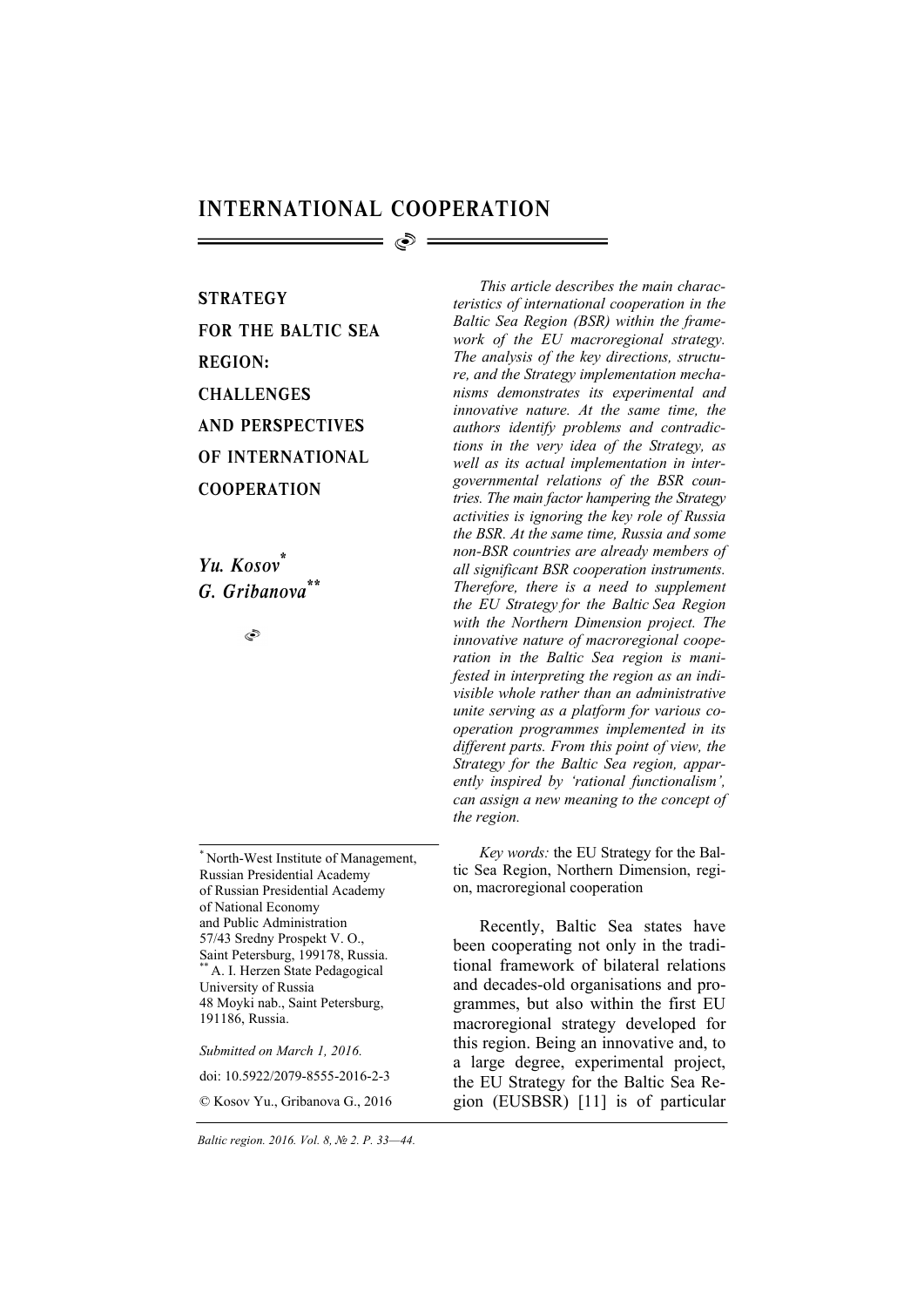importance for Europe. It is innovative, since the Strategy is managed at the transnational rather than the regional level ('a Europe of regions') and it strives to involve non-EU countries in the process (the European Neighbourhood Policy). The very fact of EUSBSR's existence stresses the need for the gradual development of a new level of the EU administration between the levels of a nation-states and the European community.

The EUSBSR is experimental due to the special geopolitical status of the Baltic Sea region — a post-Cold war success story of European integration. After the Berlin Wall fell, most Baltic Sea countries were beyond the borders of the European Union. Out of seven coastal states, only Denmark and West Germany were members of the EU. Two decades later, the geopolitical situation changed drastically. Eight of nine coastal states are members of the EU — Denmark and Germany were joined by Sweden, Finland, Estonia, Latvia, Lithuania, and Poland. Two other states involved in Baltic cooperation — Norway and Iceland — are partly integrated into the EU (among other things, in the European Economic Area and the Schengen Agreement). Thus, the Baltic Sea almost became a territorial sea of the European Union with the only yet important — exception of Russia. The Russian Federation and its exclave city of Kaliningrad, being an integral part of the Baltic Sea region, will remain outside the EU borders in the foreseeable future. Russia's hybrid role as a participant in regional cooperation and a country neighbouring the EU is turning EUSBSR in somewhat of a border between the internal and external policies of the European Union.

The Europeanisation of the Baltic Sea is a result of regional cooperation, which developed independently from the EU. This cooperation led to the emergence of such a great number of transnational networks, organisations, and institutions that listing all of them would be complicated even for a specialist. A wide variety of forms of cooperation became a real strength of the region, which has a reputation of a transnational cooperation laboratory. Moreover, this diversity was often perceived by local actors as a weakness, since cooperation lacked a common purpose or mission. In the 1990s, this mission was just a declaration. It embodied in supporting eastern Baltic Sea countries in their transition from authoritarianism to democracy and from a planned to a market economy. When the Baltics and Poland accessed to the EU and NATO in 2004, this mission was almost completed. Cooperation in the Baltic Sea region reached its high point but lost momentum. It fell victim to its success. Looking for a new mission, regional cooperation entered the stage of stagnation.

The EU Strategy for the Baltic Sea Region (EUSBSR) developed against this background. This idea was first formulated in the end of 2005 in the European Parliament by the Baltic-Europe intergroup — an informal association of EP members led by the British conservative politician Christopher Beazely [6]. At first, this initiative did not produce a positive reaction, although it was supported by a resolution adopted by the EP in November 2006 [13]. However, during their EU presidency in 2006 and 2007, both Finland and Germany were reluctant to further the issue. Only the Swedish government raised it for discussion prior to the country's 2009 presidency.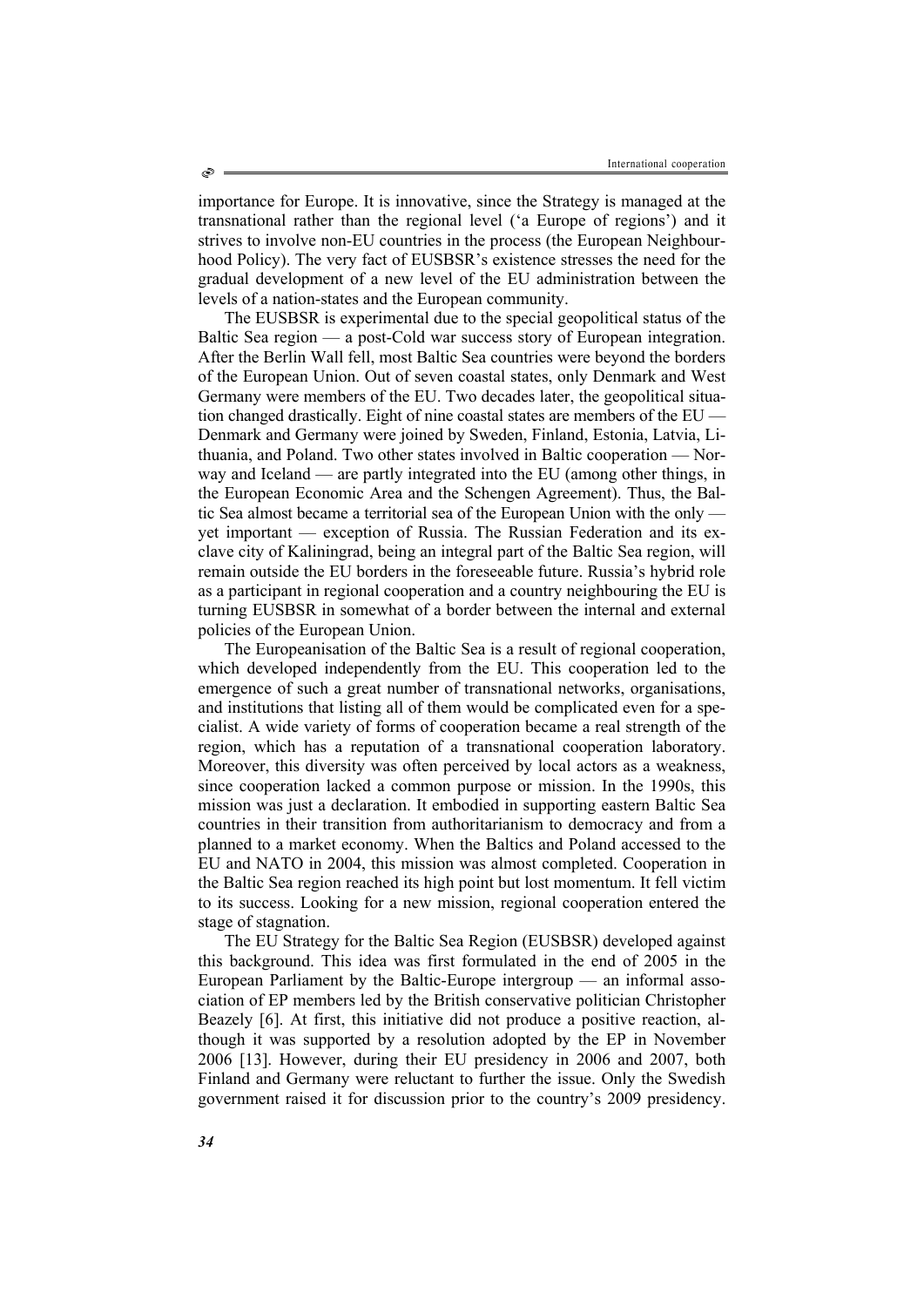In December 2007, under the pressure from Sweden, the European Council agreed as follows: 'The strategy should: i) be without prejudice to the Integrated Maritime Policy (IMP) endorsed in the same conclusions; ii) inter alia help to address the urgent environmental challenges related to the Baltic Sea; and iii) the Northern Dimension (ND) framework should provide the basis for the external aspects of co-operation in the region' [20, p. 16].

The European Commission delegated the preparation to the Directorate-General for Regional and Urban Policy (DG REGIO). The Directorate headed a permanent committee, which also included the Directorates-General for Maritime Affairs and Fisheries (DG MARE), Environment (DG ENV), and the External Relations (DG RELEX). In total, the process of EUSBSR preparation involved 19 Directorates, which was a serious test for the European Commission. EUSBSR public consultations started officially at the Stakeholder Conference in Stockholm on September 30, 2008. Prior to this event, the European Commission had published a working paper, which identified the key priorities of EUSBSR — environment ('to enable a sustainable environment', economics ('to enhance the region's prosperity'), infrastructure ('to increase accessibility and attractiveness), and security (to ensure safety and security in the region) [16].

In the months to follow, round tables focusing on each priority were held. The final stage of the consultation process was the second Stakeholder Conference, which took place in Rostock on February 6, 2009. In Rostock, the European Commission presented a preliminary list of possible actions for the EUSBSR. An action plan was devised in March. Consultations between different Directorates and EC Directorates and Services took place in April and May. In June 2009, the Commission adopted the final variant, which was submitted to the European Council as a communique. The Council, in tis turn, made the final decision approving the Strategy in December 2009 [9].

When analysing the Strategy preparation, it is important to consider three aspects. Firstly, the fact that the Strategy was outlined by the European Council largely affected the nature of ensuing discussions. The EUSBSR text approved by the Council contains two important elements. The first one is the focus on environmental problems, especially navigation-related ones. The other is that the Baltic Sea is perceived as a territorial sea of the EU. Therefore, external relations have to be tackled within the Northern Dimension. The Council also calls for an effective division between the internal and external policies [7, p. 443]. It is of interest that such interpretation contradicts the established practices of solving the most acute problems of the Baltic Sea, including the environmental ones and those associated with transnational and transboundary maritime traffic. These problems concern non-EU member states by default. Moreover, this position of the European Council differs drastically from that formulated in the EP resolution outlining a Baltic Sea Region Strategy for the Northern Dimension and stressing that one of the resolution's objectives was to 'support the Northern Dimension policy by defining the Baltic Sea region as one of the main priority ar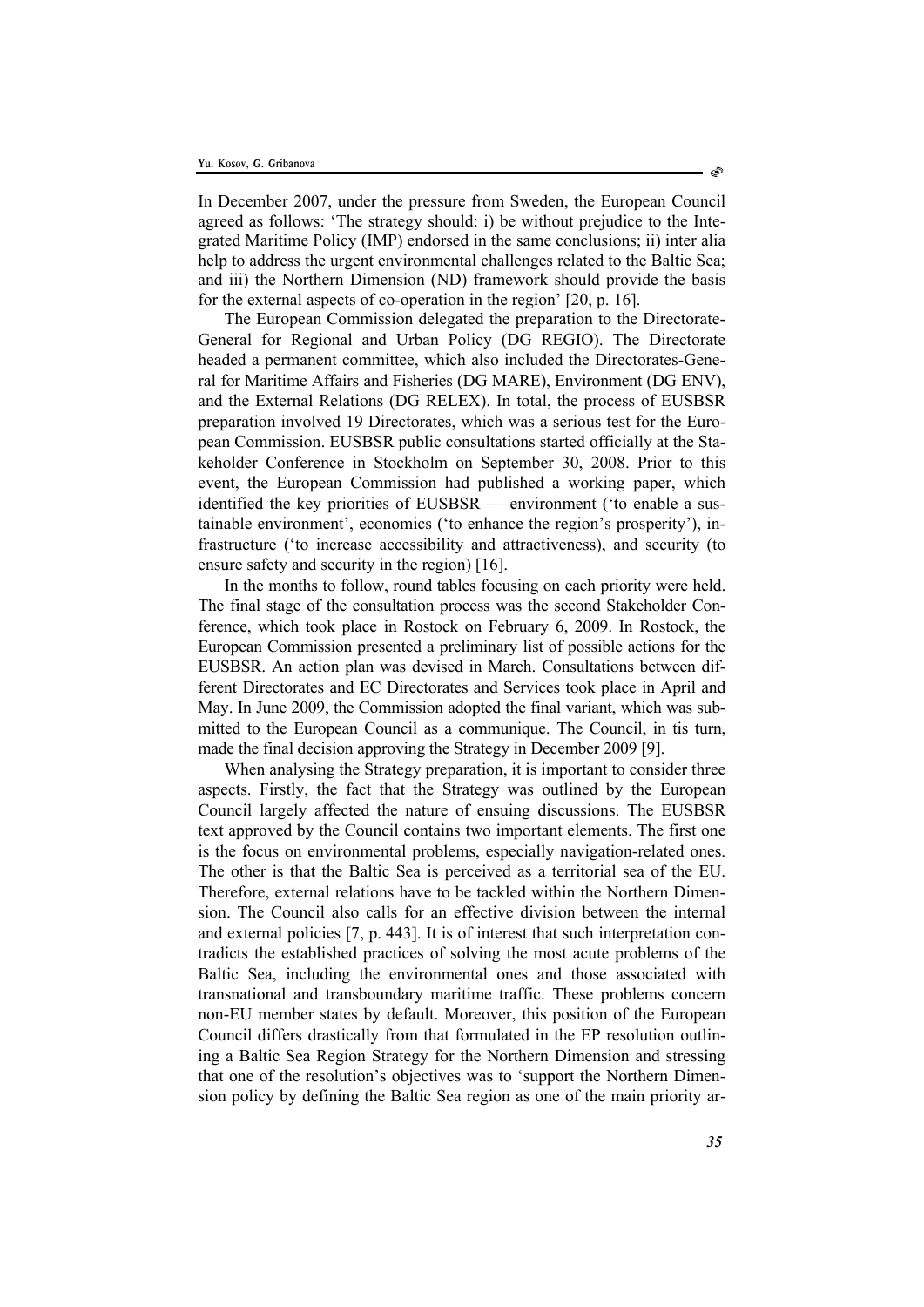eas' [13]. As one can see, the European Parliament associates the EUSBSR with the Northern Dimension in several aspects, whereas the European Council and Commission emphasise the difference between the Strategy and external cooperation.

Secondly, it is important to consider the differences in administrative structure. The European Commission proposed a strategy designed to coordinate the existing strategies and to monitor and review their progress, needs, and problems, striving to retain the initial impetus of the Action Plan. Moreover, the Commission supported minimising the number of institutional mechanism and avoiding additional funding of the EUSBSR. The resolution called for a different solution — holding an annual Baltic Sea states' summit prior to the summer session of the European Council and expand regional organisations within and beyond the EU system. The Parliament stressed that the Strategy could be financed as part of the European Neighbourhood and Partnership Instrument, thus considering the Strategy an element of the Union's external policy. Therefore, the Parliament saw the EUSBSR as a more ambitious action plan than the Commission did.

Finally, the third important component was the efforts taken to improve the Strategy. The public consultation process, which took place from August 2008 through September 2009, was meant not only to contribute to improving the Strategy but also to simplify the process of its approval. Consultations brought together states, regions, non-governmental and international governmental organisation, and individual citizens. A total of 109 written and oral proposals were made at the two Stakeholder Conferences (in Stockholm in August 2008 and in Rostock in February 2009), at the youth conference and Hamburg, and during the Internet forum held in November-December 2008. Consultations resulted in formulating basic positions shared by most participants:

— the absolute need for a strategy for the Baltic Sea region;

— the need for an integrated approach for securing results;

— importance of the EC's contribution to the development of the Strategy;

— a focus on concrete projects for yielding tangible results,

— the lack of the need for new institutions given a significant number of existing organisations,

— ambition to leave behind hollow statements and work with the leading countries to achieve concrete goals within a specified time.

What was the final result? Firstly, it is important to stress the Strategy's concern with a better coordination of existing regional cooperation forms. The Strategy does not propose any new cooperation schemes (however, it emphasises that a better distribution of funds and initiatives will stimulate activities in the region). A major consideration is that an integrated approach is necessary to ensure the sustainable development of the region. These problems are interrelated, whereas the existing cooperation plans are not sufficiently coordinated. This creates an opportunity for functional improvement in the framework of the current institutions, policies, and financial resources.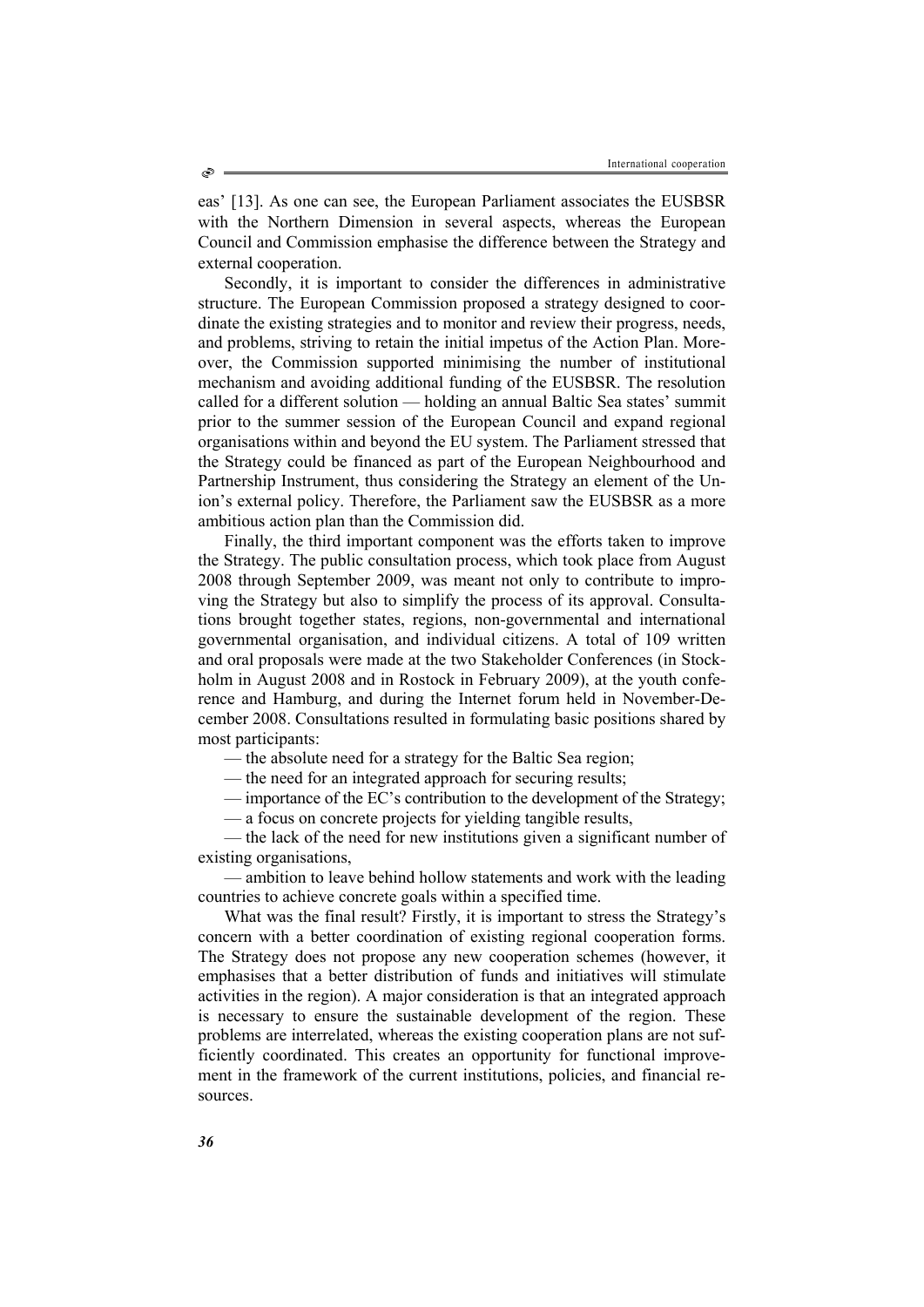The Strategy [11] identifies four pillars that either pose a serious threat or are associated with untapped potential:

1) improving the environmental conditions of the Baltic Sea (the whole region);

2) contributing to a more balanced economic development in the region;

3) making the region more accessible and attractive;

4) contributing to safety and security.

These four pillars are divided into 15 priority areas. The idea is to formulate concrete objectives and appoint EU member states responsible for achieving them. A total of 76 initiatives were proposed. Each initiative contains concrete projects specifying prospective lead partners, targets, and reporting periods. As to the methods, the European Commission issued a list of priorities as a living document subject to continuous updates. The logic behind it suggests that for a macroregional policy to be effective it should be flexible enough to adapt to new circumstances.

Indeed, as the practice shows, the EUSBSR is a living document, which is continually edited and updated to increase its adaptability to changing external and internal conditions. On the one hand, it suggests specifying goals and objectives. In the first half of 2012, under the Danish presidency, three major goals were formulated for a more effective implementation of the Strategy [11]:

— saving the sea,

— increasing regional cohesions,

— securing prosperity.

On the other hand, the Strategy encourages a constant search for a more efficient mechanism to manage cooperation within the EUSBSR, since the Strategy's implementation is associated with a number of urgent political and administrative problems.

It is important to take into account that, when devising the EUSBSR, the EC strived to take into account proposals made by different political actors during numerous consultations. As a result, the final version of the document, which mostly meets public expectations, turned out to be too broad, complicated, and often vague. Striving to credit all participants in regional cooperation, the Commission often merely renamed existing initiatives and projects, which undermines the initial intent to give new impetus for stagnating cooperation in the Baltic Sea region through providing a clearly formulated, coordinated, and action-oriented strategy. Therefore, it could be logical to create an abridged version of the EUSBSR containing a short list of the most significant projects. However, projects have to be short-listed by not only the Commission but also their immediate participants, which, being part of the Strategy will have to sacrifice or at least moderate their individual interests. In large states, such as Germany and Poland, it relates to managing relations between the centre and regions and harmonising transnational and EU interests in the Baltic region.

Unlike the political content of the EUSBSR, particularities of project management remain unclear. The only thing that was formulated explicitly is the intent to implement the Strategy using a continually updated action plan without a specified implementation period.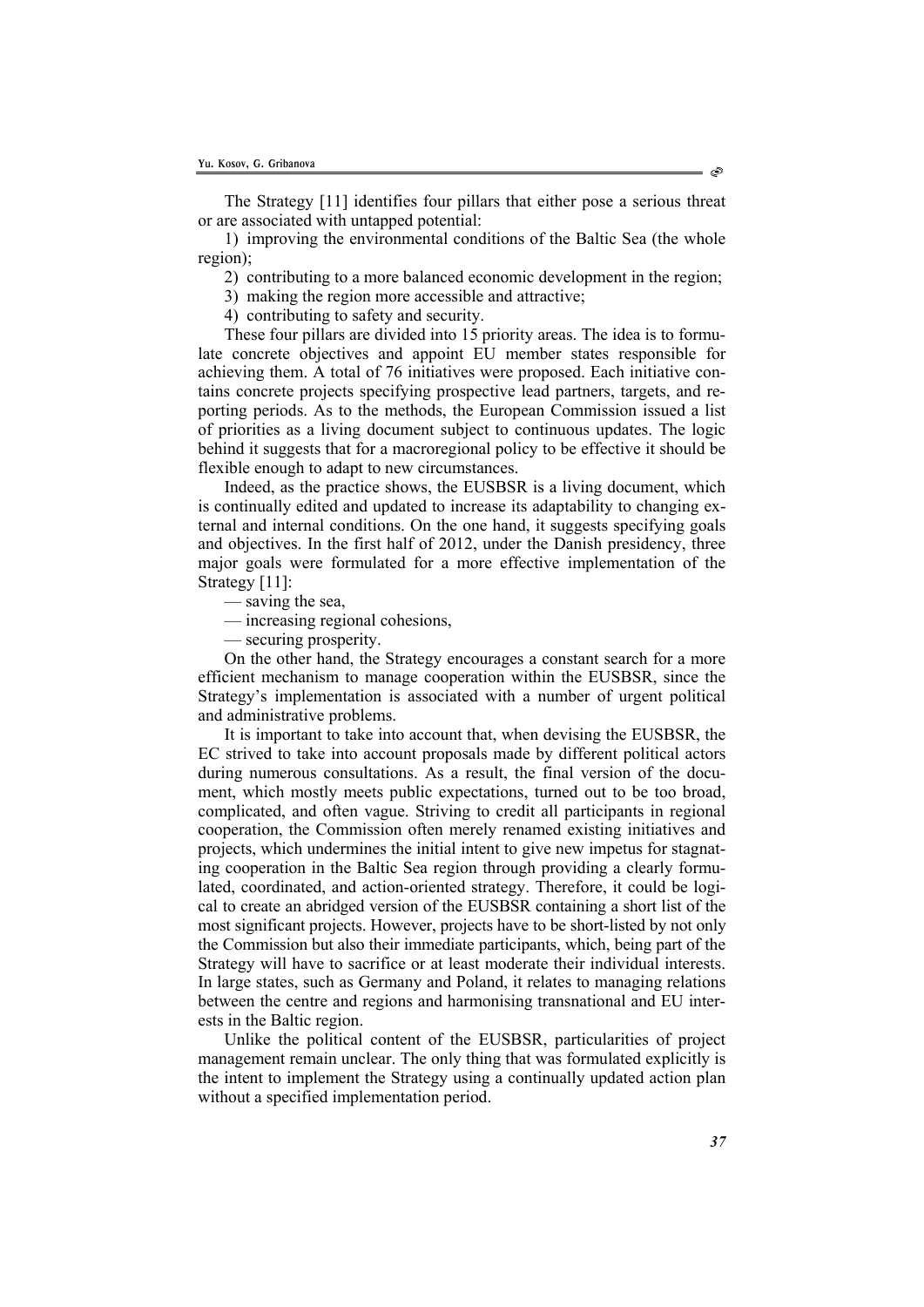The idea of the European Commission to implement the Strategy using a continually updated action plan was strongly supported during consultations. In particular, the stakeholders unanimously approved of the proposal suggesting that each priority action should be described through identifying 1) relevant measures; 2) time frames; 3) financial instruments; 4) responsible actors. Another popular idea was introducing a fifth element — monitoring success through measuring results. Thus, it was suggested to develop a system of parameters and standards to monitor the progress [21].

It was also proposed to include the most effective solutions in different areas into annual Strategy reports. Most stakeholders agreed that the action plan had to be regularly monitored, revised, and edited.

There is certain vagueness about the management mechanisms, which is most probably accounted for by basic contradictions. Firstly, there is a need for actors of all levels (national, regional, and local) and all sectors (private and public) to participate in the Strategy implementation. At the same time, some stakeholders call for 'strong leadership' and 'top down' management, which would ensure an effective implementation of the action plan. The most probable leader is the European Commission, although it sees itself mostly as a mediator.

The second set of management problems concerns institutionalisation. Support for the existing Baltic Sea region cooperation institutions was voiced during consultations. Almost all stakeholders believe that the EUSBSR strategy should be implemented by the existing regional organisations. The Helsinki Commission (HELCOM) and the Council of the Baltic Sea States (CBSS) are expected to play an important role in the future, since they made an important contribution to the preparation of the Strategy. Nevertheless, the stakeholders called for reforming the institutional network. Sometimes, the EUSBSR is considered as an opportunity for regional organisations to revise their goals and priorities and ensure a better coordination of their actions. In other words, 'everyone must not do everything', as it was put in the final document of the Baltic Sea Parliamentary Conference [12].

There are different perspectives on the desirability of institutional reforms. A number of stakeholders, including the federal and state governments of Germany oppose the idea of creating new institutional structures stressing the risk of duplication of responsibilities. However, a simple majority of stakeholders supports institutional innovations.

It is worth stressing that the European Commission launched this discussion through proposing public consultations to create a structured and sustainable forum, which would include coordinated decision-making mechanisms. This idea was highly appreciated by the Polish government, which believed the establishment of a EUSBSR forum to be instrumental in bringing together national, regional, and local authorities, and social partners. Local Government Denmark, an organisation of Danish municipalities, also supported the idea of a new discussion forum for decision-makers, which would monitor the EUSBSR. The most far-reaching proposal was put forward in the joint document prepared by six organisations (the Baltic Sea States Subregional Co-operation, B7<sup>1</sup>, Euroregion Baltic, the Conference of

l

<sup>&</sup>lt;sup>1</sup> B7 is seven largest islands in the Baltic Sea belonging to five countries.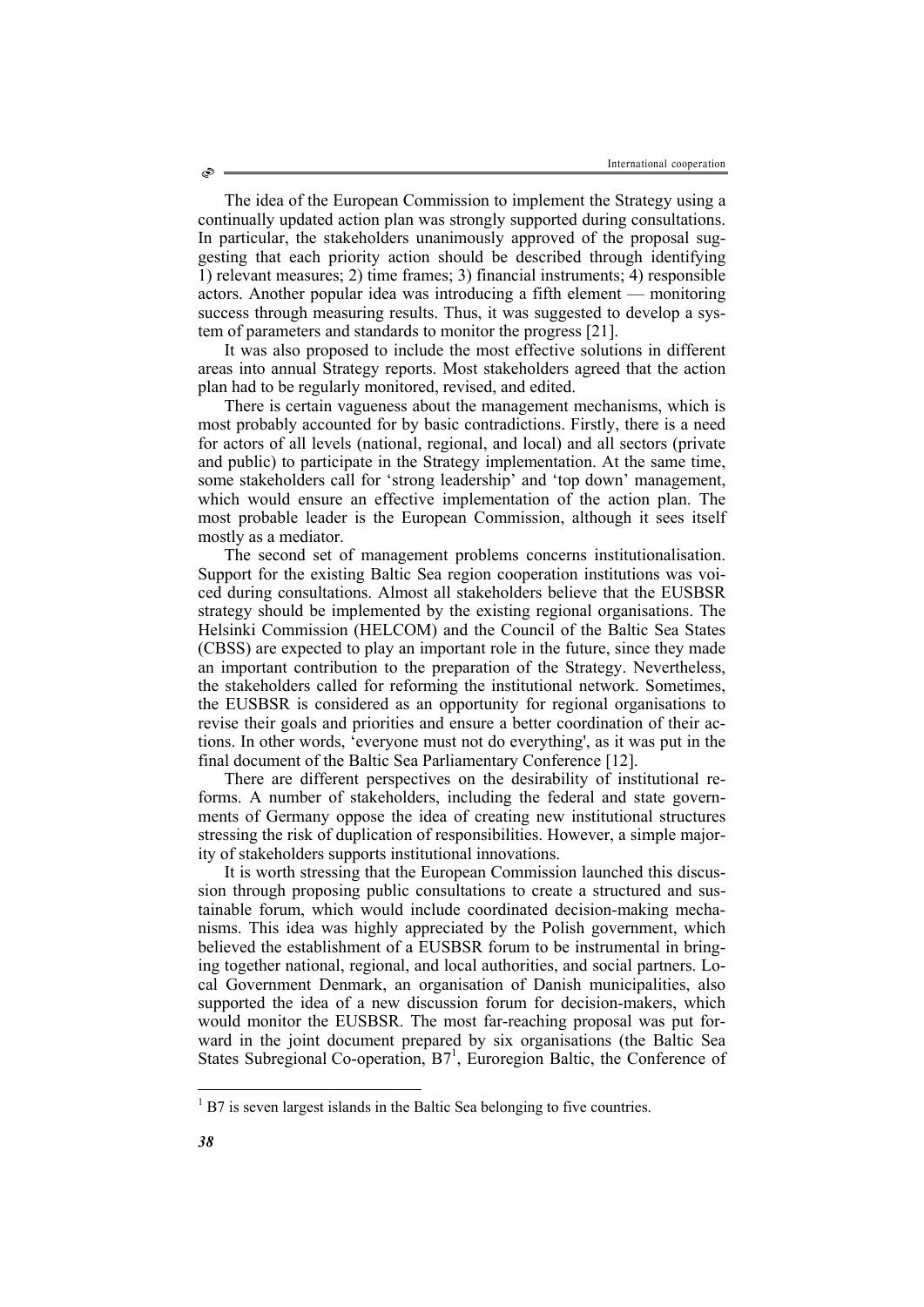Peripheral Maritime Regions of Europe, and the Union of Baltic Cities) [7]. These organisations suggested creating a new 'governance model' that would include two main bodies: a Baltic Sea forum and a decision-making body. A forum was to become a platform for consultations open to anyone interested in the Baltic cooperation, including non-EU actors. A decision making body — bringing together elected representative from national, regional and local levels — had to monitor the progress in Strategy implementation. Both bodies were to be headed by the European Commission.

As a result, a compromise was reached — the EUSBSR fora have been held annually in various Baltic EU member states since 2010. At the fora, politicians, experts, academicians, journalists, NGOs, and other stakeholders discuss a wide range of issues pertaining to regional development. The host party prepares a final report outlining the results of discussion and containing remarkable proposals and recommendations.

The implementation of the EUSBSR necessitated not only adapting goals and objectives to each stage but also improving their practical execution. On September 10, 2015, a new plan covering 13 priority areas and four horizontal actions was presented to the European Commission. Special attention was paid to simplifying the implementation of flagship projects and increasing the role of regional organisations. Each cooperation project was to be supervised by an EU member state, regional organisations, business associations, or NGOs responsible for coordinating relevant actions [4].

Another focus was attracting new participants and creating a favourable public image of the EUSBSR projects and programmes. This was attained through a thought-through public campaign. A good example is *A Beginner's Guide to the Baltic Sea Region Strategy* published by the Swedish Agency for Economic and Regional Growth (*Tillvaxtverket*) [3].

Financing has been one of the key issues at all stages of the EUSBSR development, approval, and implementation. Relevant discussions are dominated by two central ideas. Firstly, the Strategy has to be financed from all possible sources — the EU, member states, international financial institutions, and private funds. Secondly, it is necessary to improve the mechanisms for coordinating different financial instruments, i. e. increase their efficiency and effectiveness. The EP's request to allocate a special budget line for the Baltic region strategy was supported by the governments of Poland and Lithuania [7, р. 448]. However, most stakeholders concur with the European Commission insisting that the Strategy should be financed using existing channels. Thus, the idea of a new budget line for the Strategy was shelved. Instead, it was suggested to concentrate on the proposition made by Sweden and the BaltMe corporation to ensure the transparency and accountability of financing. A decision was reached to draw up 'somewhat of a budget' — not a budget in the strict sense but rather a balance sheet listing sources of financing and uses of funds.

Despite the general concurrence regarding the limited funds, this does not mean that there are no opportunities to attract additional resources. For instance, the Swedish government deemed it necessary to draw particular attention to sources of funding that had not been mentioned earlier in the context of the EUSBSR. Primarily, it concerned the decision of the Nordic Investment Bank (NIB) to establish a department for financing environ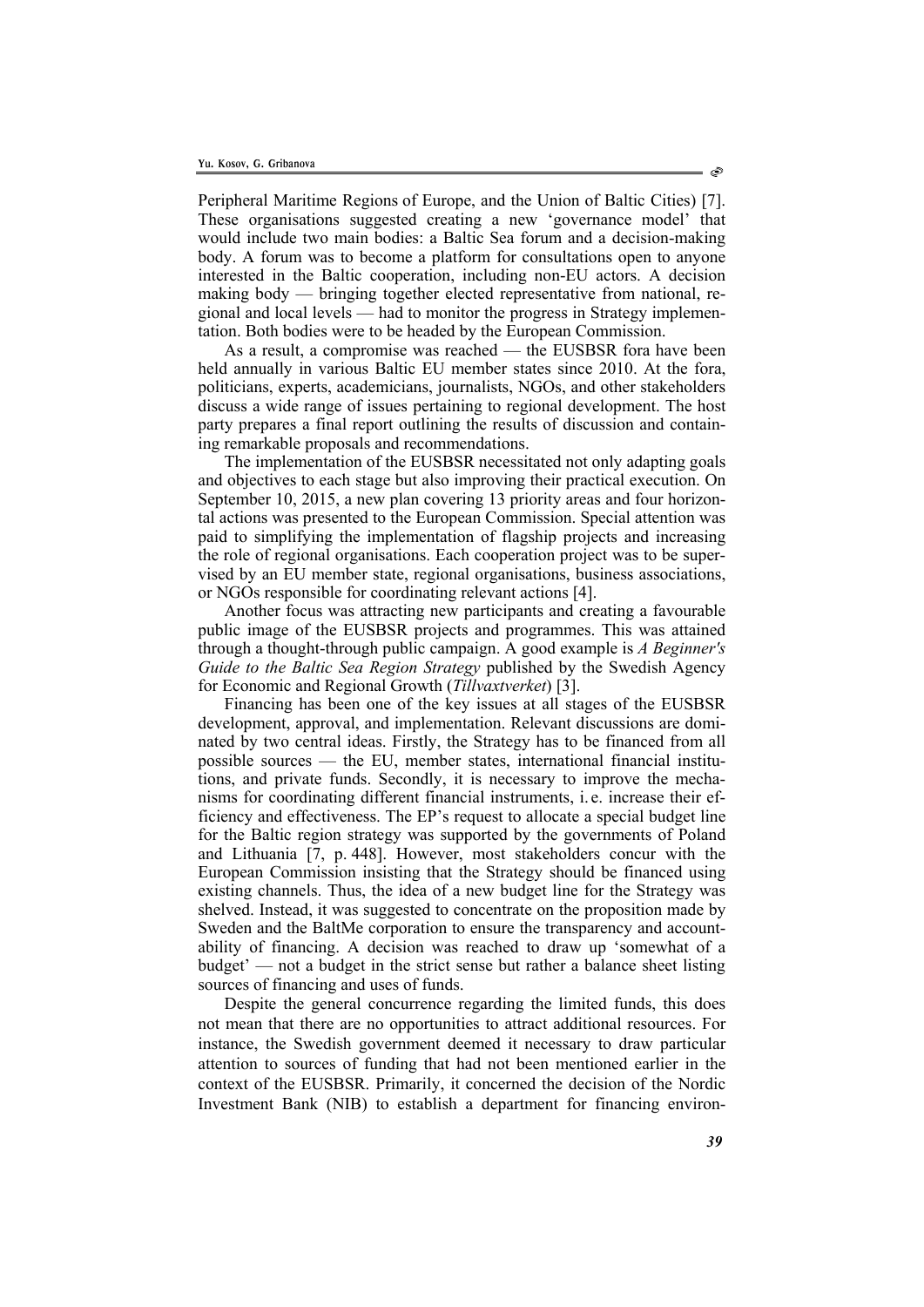mental initiatives in the Baltic Sea region to facilitate the implementation of the HELCOM Action Plan. The European Neighbourhood Investment Fund, which supports investment in large infrastructure projects to a much greater degree than the earlier EU mechanisms did, was mentioned as another possible source of financing.

Despite the obvious success of the EUSBSR, it is becoming clear that the Strategy is not immune to either intra- or extra-EU or problems and disagreements. The two central problems are managing the Strategy implementation and developing relations with Russia.

There is no doubt that the EUSBSR gave additional impetus to cooperation in the Baltic Sea region. However, numerous issues, relating primarily to political leadership, financing, and decision-making, remain unresolved. The European Commission, which was expected to play the leading role in managing the Strategy, is overloaded with crisis phenomena occurring in the EU and is incapable to monitor macroregional programmes. This accounts for the propensity to delegate responsibility to states interested in regional cooperation. Certain steps have already been taken but the Commission is still convinced that the Baltics have to be more active in coordinating priority areas, assuming leadership in horizontal actions and flagman projects, etc. [8]. In particular, they are very reluctant to spend moneys received from EU structural funds to attain goals formulated in the EUSBSR, to say mothing of national resources for stimulating transboundary cooperation. There are doubts over the commitment of the Baltics to the ideas formulated of the EUSBSR or, at least, the countries' readiness to sacrifices national priorities.

At the same time, it is important to consider the concerns of the Baltics about the increasing bureaucratisation of the EUSBSR. Growing requirements for document management and complications associated with their approval reduce the efficiency of actions. This can be easily explained, since commitment to the three no's principle (no new funding, no new legislation, and no new institutions) was declared in the very beginning. In other words, the only was is to deal with the existing resource and legal and administrative frameworks, which do not always consistent with the new objectives. It is not a coincidence that this issue is the focus of heated discussions initiated, in particular, by the Baltic Development Forum [8].

However, the key question is what the ultimate goal of the EUSBSR is the EU assuming control over cooperation in the Baltic or a new impetus to the European macroregion, which would use its own resources to develop cooperation between all (including non-EU) stakeholders?

Despite its attractiveness, from the very beginning, the EUSBSR raised certain doubts over its external component, since it almost completely ignored Russia as a key factor of the Strategy's potential success at either the development or the implementation stages. Moreover, all the other significant Baltic cooperation institutions include Russian and other third countries.

A Conclusion issued by the European Commission in December 2007 contains the only phrase mentioning the EU as a factor of the EUSBSR administration: 'The Northern Dimension framework provides the basis for the external aspects of cooperation in the Baltic Sea Region' [10]. This phrasing stresses the difference between the external and internal dimensions of cooperation in the Baltic, which did not take place earlier, at least in the frame-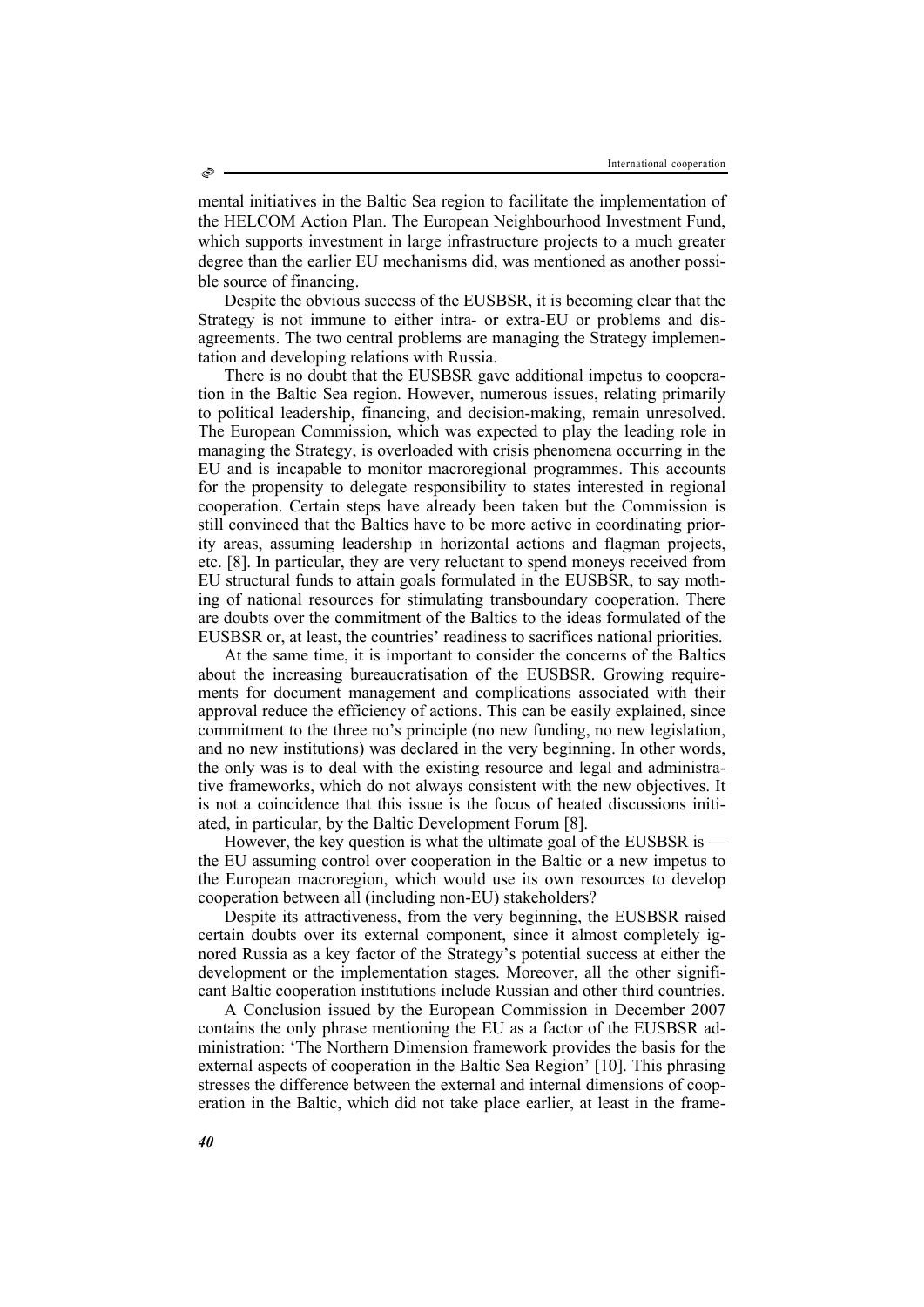work of institutional design. The need to integrate Baltic cooperation into the macroregional EU strategy raises the question as to whether (and how) third countries can participate in this cooperation. This concerns not only Russia but also, to a degree, Norway and Iceland, Ukraine and Belarus — countries situated in the Baltic Sea basin and thus involved in certain, primarily environmental, aspects of cooperation.

Most stakeholders welcome the idea of making the Northern Dimension (ND) an external foundation of the EUSBSR. At the same time, German and Danish governments, stressing the intention to involve Russian into regional cooperation, avoid providing direct support for using the ND to this extent. Only the Baltic Institute of Finland consider the ND as unsuitable for the Russian dimension of the EU policy in the Baltic Sea region, since it is incapable of covering the whole range of cooperation problems in the Baltic Sea [10]. In effect, the ND comprises two types of partnership — in environmental protection and healthcare. Today, partnerships in transport and logistics are being forged [1]. Cooperation with Russia and other third countries takes place either in the framework of such organisations as the Council of Baltic Sea States and HELCOM or beyond institutional frameworks, as it is the case with the European maritime policy. In the course of consultations, all stakeholders except for the Estonian government identified one or several cooperation priorities, where they deem Russian participation desirable or necessary [15, р. 87]. All these proposals pertain to 37 different problems suggesting Russian participation. These problems fall into all of the four pillars of the Strategy. This gives rise to a question as to how the gap between the desired and actual levels of the Baltic cooperation between the EU and Russia can be bridged. Although most documents avoid these issues, European analysts discuss the following approaches.

The first approach can be described as maintaining the status quo, since it is aimed at preserving the existing flexible architecture of cooperation in the Baltic Sea taking place within the ND and beyond it. An illustration of this approach is the position taken by the German government, which supports the idea of selective geographical limitations [15, р. 119]. Thus, some EU programmes can be open for third countries. For example, Mecklenburg-Western Pomerania proposed using such approach within the Europe for Citizens programme. This flexible approach has two advantages. Firstly, it can be adopted without significant institutional changes. Secondly, such non-Nordic countries as Ukraine and Belarus can be easily involved in cooperation. However, it is not compatible with the idea of turning the ND into the external foundation of the EUSBSR.

The second approach emphasises the regional dimension of subnational levels of cooperation between Russia and third countries. This is the idea formulated by six Baltic Sea organisations (the Baltic Sea States Subregional Co-operation, B7, Euroregion Baltic, the Conference of Peripheral Maritime Regions of Europe, and the Union of Baltic Cities), which suggests launching a special flagman project entitled 'Incorporating the external dimension of the Baltic Sea' [17]. The external dimension includes Russia, Ukraine, and Belarus and it is implemented by means of paradiplomacy focusing on subnational units — regions and cities. A considerable advantage of this ap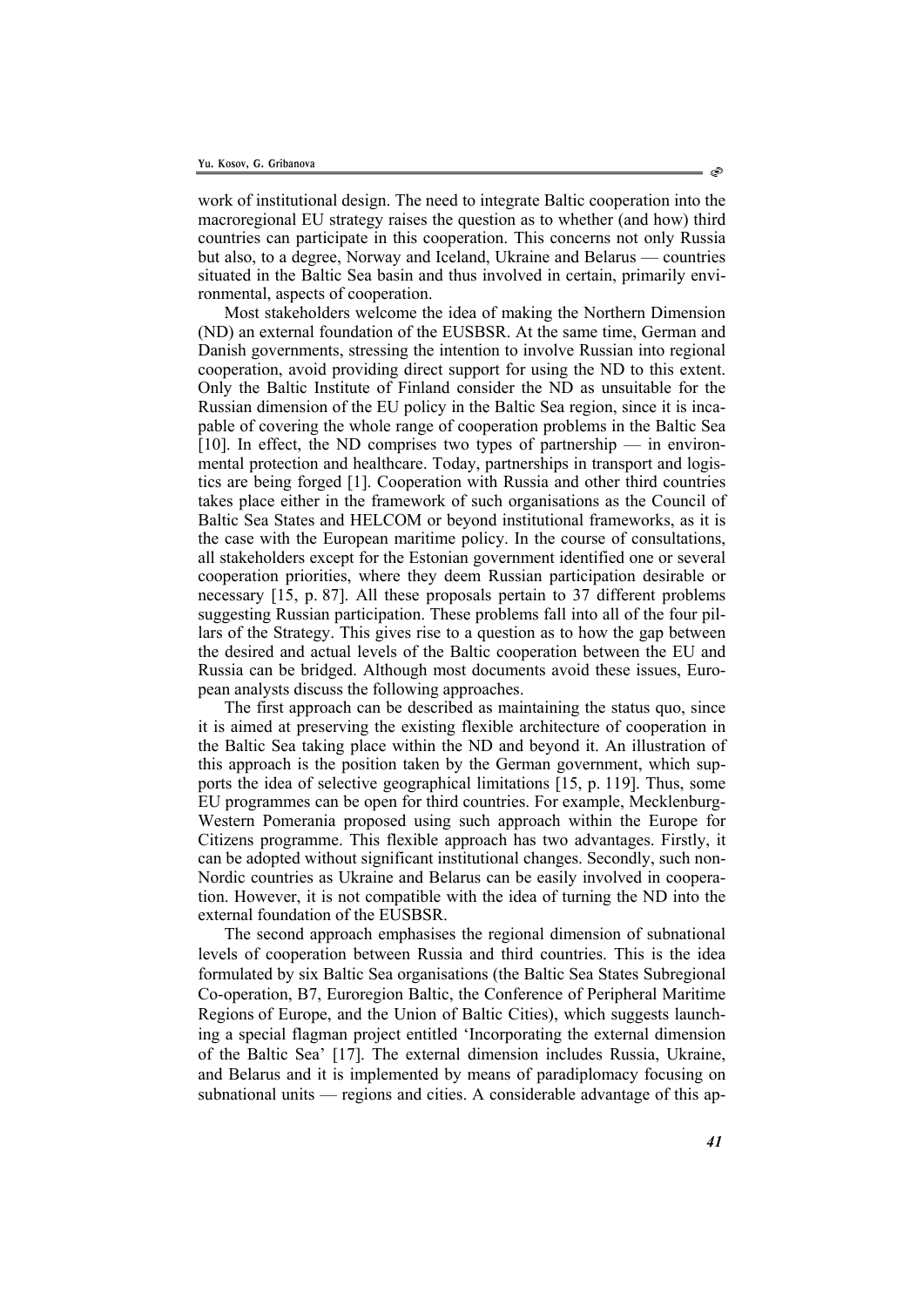proach is that it preserves the ND institutional structure almost intact, since cooperation with third countries would take place within the 'logic of informal institutions'. A similar, although less detailed proposal came from Hamburg [21, р. 12]. This proposal lays particular emphasis on expanding and strengthening cooperation with Russia's North-West, including a forum for discussing 'disagreements', which could evolve into a model cooperation with other Russian regions. The Polish Convent of Marshals also supports developing new tools for cooperation between the EU and Russia, which would involve non-governmental organisations, local and regional authorities, and educational and cultural institutions.

Finally, the third approach focuses on the institutional development of the Northern Dimension. Several proposals contained the idea of supplementing the ND with new types of partnership or modifying the existing ones so that they can meet the goals and objectives of the Strategy. For instance, the Baltic-Europe intergroup called for institutional modification in environmental protection. The European Parliament wants to involve Kaliningrad in the ND healthcare partnership. Other proposals expect the Council of the Baltic Sea States and the ND to create a solid foundation for the Strategy's external aspects [19].

Overall, an answer to the question about the most efficient solution to the problems relating to the Russian participation in an intra-EU programme has not been given so far. Moreover, deteriorating Russia-EU relations, mutual sanctions, growing distrust and resentment threaten the process of Baltic integration. At the same time, both parties acknowledge the need for cooperation development and mutual interest in the sustainable development of the region. This contradiction is manifested, firstly, in cancelling the 2014 summer summit of the Council of the Baltic Sea States in Turku (for the first time in 22 years) due to the Ukraine events [2] and, secondly, in the successful performance of the Baltic Development Forum with active Russian participation in both 2014 and 2015 [5].

The problem is aggravated by the fact that Russia's attitude to the EUSBSR is rather ambiguous. At the initial stage, it provoked criticism from the country, which considered it excessive and potentially destructive to the established regional structures. Both Russia and Finland opposed the idea of associating the EUSBSR with the ND. Today, Russia is more constructive towards the Strategy. However, the country's final position has not been formulated so far.

Therefore, it is evident that regardless of the emphasis on the 'territorial' nature of the Baltic Sea, its problem cannot be solved without Russia. Thus, the EUSBSR became an important project not only in the framework of the EU's external policy and in the context of Russia-EU relations.

A result of successful the EUSBSR implementation could be the creation of a transnational zone of intensive cooperation and using such projects for other regions both in the EU (a proposal was voiced to devise a similar Strategy for the Danube region) and beyond it, for example, in the framework of Eurasian integration.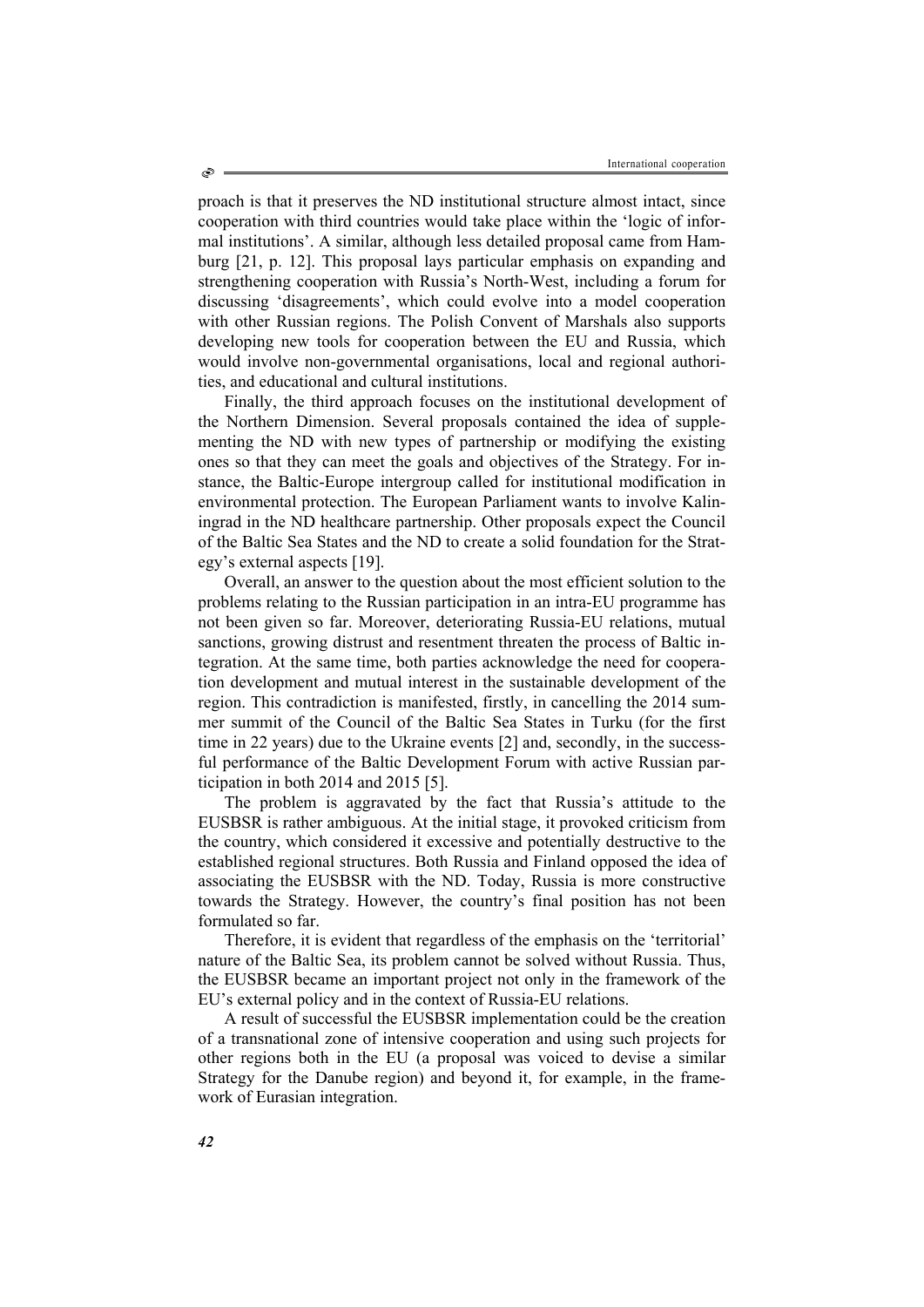The novelty of the Baltic macroregional cooperation concept lies in a complex approach to regional development as an untied whole rather than an administrative unit serving as a platform for different cooperation schemes. This concept, being a product of rational functionalism, redefines the notion of the 'region'. Whether the success of macroregional approach depends on the right economic and geographical balance of sources or it is shaped by a certain level of regional identity (cultural homogeneity) is still unclear. In the process of devising the EUSBSR, it was often stressed that the region could be somewhat of a test due to both its needs and problems and the high level of cohesion, common institutions, regional identity or, at least, cultural affinity. In other words, it has all the elements that, according to most scholars, embody the essence of a region and create favourable prerequisites for regional development.

## *References*

1. *Memorandum o vzaimoponimanii, ustanavlivajuschij mechanism uchrezdenija Partnerstva "Severnogo ismerenija" v oblasti transporta I logistiki* [The Memorandum of Understanding establishes mechanist Partnership institution "Northern istereniya" in the field of transport and logistics], 2009, Neapol, available at: http://www.mintrans.ru:8080/pressa/PSITL/PSITL\_Memorandum. htm (accessed 02.11.2015).

2. Na Baltiku poveyalo s Ukrainy [Baltic wafted from Ukraine], 2015, *Kommersant*, 9 June, available at: http://www.kommersant.ru/doc/2744421 (accessed 14.09.2015).

3. *A Beginner's Guide to the Baltic Sea Region Strategy,* 2015, available at: http:// www.balticsea-region-strategy.eu/attachments/article/590663/Handbook%20for%20EU EUSBSR%20beginners.pdf (accessed: 17.08.2015).

4. *A revised Action Plan of the EUSBSR is ready,* 2015, June, available at: http://ec.europa.eu/regional\_policy/en/policy/cooperation/macro-regional-strategies/ baltic-sea/#1 (accessed: 14.09.2015).

5. *BDF Summit 2015: Exploring the State of the Region,* 2015, available at: http://www.bdforum.org/bdf-summit-2015-exploring-state-region/ (accessed: 14.09.2015).

6. Beazley, C. *Europe's Strategy for the Baltic Sea Region,* 2016, available at: https://www.msz.gov.pl/resource/0f1a87ba-5ff2-48f4-80ba-c2f66dbd6360:JCR (accessed: 22.01.2016).

7. Bengtsson, R. 2016, Sweden and the Baltic Sea Region. In: Pierre, J. (ed.) *The Oxford Handbook of Swedish Politics*, Oxford, p. 442—461.

8. Brask, H. 2014, *Governance crisis in the Baltic Sea region cooperation?* April 24, available at: http://www.bdforum.org/hans-brask-governance-crisis-balticsea-region-cooperation/ (accessed 05.02.2016).

9. Communication From The Commission To The European Parliament, The Council, The European Economic And Social Committee And The Committee Of The Regions, 2009, *Concerning the European Union Strategy for the Baltic Sea Region*, Brussels, 10 June, available at: http://ec.europa.eu/regional\_policy/sources/docoffic/ official/communic/baltic/com\_baltic\_en.pdf (accessed: 17.08.2015).

10. EU Baltic Sea strategy, 2009, *Report for the konrad-adenauer-stiftung*, London office, available at: http://www.kas.de/wf/doc/kas\_16867-1522-2-30.pdf?0906 22102744 (accessed 24.10.2015).

11. *EU Strategy for the Baltic Sea Region,* 2015, available at: http://www.balticsea-region-strategy. eu (accessed 11.01.2015).